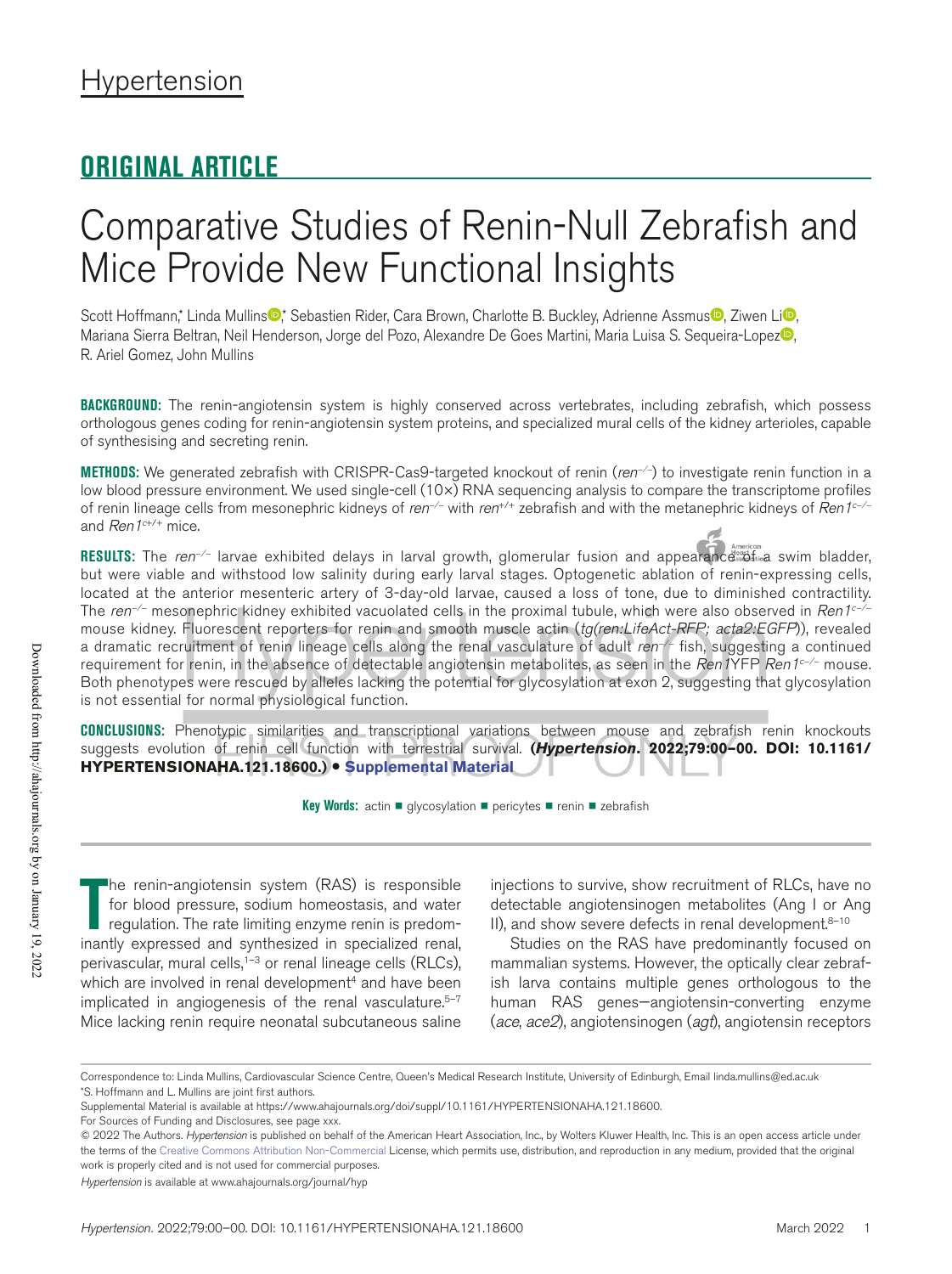## NOVELTY AND RELEVANCE

## What Is New?

Renin knockout delays development of the swim bladder in zebrafish larvae.

Mice and zebrafish show vacuolation of the proximal tubule in the absence of functional renin.

Both mouse metanephric and zebrafish mesonephric kidneys recruit renin lineage cells in the absence of functional renin.

## What Is Relevant?

Zebrafish renin lineage cells share multiple functions and comparison reveals novel mechanistic insights relating to variation in homeostatic challenges.

## Clinical/Pathophysiological Implications?

The zebrafish provides important information about the evolution of renin lineage cell function. Our results suggest a continued, but noncritical requirement for renin in adult mouse and zebrafish

## Nonstandard Abbreviations and Acronyms

| AMA        | anterior mesenteric artery |
|------------|----------------------------|
| <b>CW</b>  | conditioned water          |
| <b>RAS</b> | renin-angiotensin system   |
| <b>RLC</b> | renal lineage cell         |

(*agtr1a, agtr1b, agtr2*), renin receptor (*atp6ap2*), mineralocorticoid receptor (*nr3c2*), and renin (*ren*)—lacking only an orthologue to the Mas receptor.<sup>11</sup> Renin has been linked to teleost survival in water of fuctuating osmolarity.<sup>12</sup> Placing zebrafish larvae in dilute (1/20) conditioned water (CW; 60 mg/L sea salts), increases renin expression and circulating Ang II levels,<sup>13-15</sup> analogous to lowsalt diet administration in mammals. Despite a functional RAS, zebrafish larvae are unable to survive reduced salinity in the presence of the Ace inhibitor, Captopril.<sup>16</sup> As in mammals, RLCs in the adult zebrafish mesonephros are present along afferent arterioles in a preglomerular position, express smooth muscle and pericyte markers, *acta2* and *pdgfrb*, respectively and are recruited under low salinity or Captopril challenge.17–19

Electron microscopy of perivascular RLCs or labeling of acidic organelles with fuorescent dyes have revealed that the zebrafish RLCs contain dense core, acidic granules, suggestive of renin synthesis, storage, and processing.17 In mammals, it is thought that glycosylation sites are involved in the processing of renin and sequences encoding these highly conserved glycosylation sites are found in exons 2 and 4 of the zebrafish renin gene. However, the functional role of glycosylation in zebrafish renin remain to be elucidated.

The zebrafish *ren* transcript is first expressed in larvae at 24 hpf and has been implicated in the development of the pronephros, which is an active filtration organ from 3 dpf (days post fertilization).<sup>16,20</sup> At the larval stage, renin expression is largely limited to the anterior mesenteric artery (AMA), which supplies the swim bladder.

This buoyancy aid typically becomes visible from 4 to 5 dpf, when the zebrafish larvae reach 3.4 to 3.7 mm in length, $21$  unless they are exposed to low salinity.<sup>13</sup>

Zebrafish kidney development terminates with the mesonephros and despite lacking the structural complexity of a metanephric kidney, nephron structure, and tubular segmentation is highly conserved and easily accessible.<sup>22</sup> Furthermore, the zebrafish mesonephric kidney retains the ability to regenerate and restore damaged nephrons, making it an ideal model for studying renal injury and repair.<sup>23,24</sup>

In this study, we generated an allelic series of *ren* mutations using CRISPR/Cas9-targeting in zebrafish. Crossing of the *ren<sup>-/−</sup>* zebrafish to a double fluorescent reporter strain (*tg(ren:LifeAct-RFP; acta2:EGFP*)), enabled high resolution imaging of the mesonephric renal vasculature, and the generation of informative scRNAseq 10x data sets. The transcriptional profiles of RLCs from *ren−/−* and *ren*+/+ mesonephros were compared with those of equivalent mouse metanephric RLCs.

## METHODS

The authors declare that all supporting data are available within the article (and its Supplemental Material). Zebrafish scRNAseq libraries have been submitted to ArrayExpress (E-MTAB-11079). Mouse scRNAseq data have been submitted to GEO public repository (GSE180873); (NCBI tracking system No. 22225156).

Detailed methods are available in the Supplemental Material. All zebrafish (*Danio rerio*)<sup>25</sup> experiments were approved by the local ethics committee and conducted in accordance with the Animals (Scientific Procedures) Act 1986 in a United Kingdom Home Office approved establishment.

## Statistical Analysis

Statistical analyses were performed (GraphPad Prism version 8.4.3 for Mac; GraphPad Software, San Diego, CA), by ANOVA and post hoc Sidak multiple comparisons test. Values are reported as means±SD, and *P*<0.05 was considered statistically significant.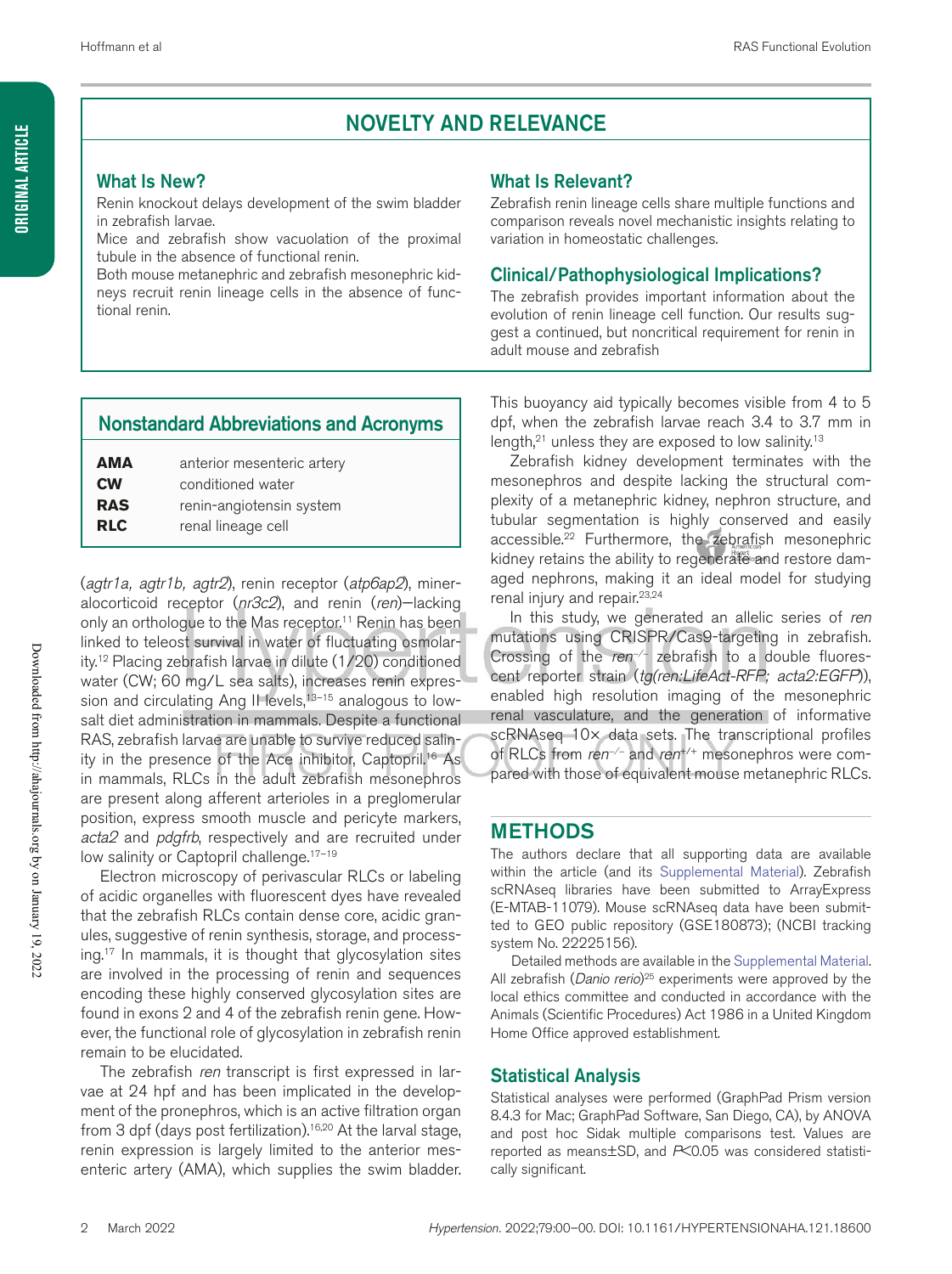**Original Article**

**ORIGINAL ARTICLE** 

## RESULTS

## Viability of Ren*−/−* Larvae and the Pronephric **Kidney**

CRISPR-Cas9 targeting of G0 embryos produced chimeric founders, with a range of indels at the target site. These were resolved by backcrossing to the wild-type strain, WIK, and subsequent genotyping of F1 fish. Indels were verifed by sequencing of polymerase chain reaction products $26$  spanning the target site.

In one fish (*ren<sup>-/-</sup>*), removal of 8 bp near the glycosylation site in exon 2 was predicted to cause a nonsense mutation, bringing a stop codon into frame in the third exon, and thus truncating the protein product (Figure S1A). F2 fish showed a Mendelian ratio of 20:38:15 (WT: Het: Hom) indicating that homozygous knockout fish were viable in water of normal salinity (CW) and suggesting that an active RAS is not vital during early stages of development (Figure S2F).

A second knockout line, with a 9 bp deletion spanning the glycosylation site was also generated (*ren*<sup>Δ9/Δ9</sup>), together with a knock-in line (*ren*<sup>KI/KI</sup>), generated using an antisense ss-oligo (Figure S1B and S1C). One out of 40 fish screened carried the knock-in allele, which replaced amino acids encoding the glycosylation site, rendering it disabled. Fish homozygous for both the 9 bp deletion (*ren*<sup>Δ</sup>9/<sup>Δ</sup>9) and the 9 bp substitution (*renKI/KI*) were viable.

Though viability was unaffected by loss of renin expression, a significant delay in somatic growth (length) and appearance of the swim bladder in *ren<sup>-/−</sup>* zebrafish, was observed using the Vertebrate Automated Screening Technology system (Figure S2A). Zebrafish length was significantly reduced at 4 dpf (*ren<sup>-/-</sup>*, 3.58±0.03 mm [n=45]; *ren*+/+, 3.79±0.02 mm [n=29]; *P*<0.0001), and 5dpf (*ren−/−*, 3.76±0.03 mm [n=37]; *ren*+/+, 3.89±0.03 mm [n=29]; *P*=0.004; Figure S2B). At 5 dpf, *ren−/−* zebrafish had a dramatically reduced swim bladder size (0.055±0.006 mm2, n=80) and in 42.5% cases lacked a swim bladder completely, compared with *ren*+/+ zebrafish,  $(0.109 \pm 0.002$  mm<sup>2</sup>; n=61) which all had a swim bladder. By 8 dpf, there was still a significant difference in swim bladder area but not length of *ren−/−* larvae compared with controls. Despite this, no obvious behavioural difference was noted.

We investigated pronephric development in *ren*+/+ and *ren<sup>-/-</sup>* zebrafish crossed to the transgenic reporter line *tg(wt1b:EGFP)*, where Wt1b is localized to the proximal tubule and the glomerulus.27 The pronephros of *ren+/+* and *ren<sup>-/-</sup> tg(wt1b:EGFP*) zebrafish were imaged at 3-,4-, and 5 dpf, and the anterior glomerular distance and posterior glomerular distance were measured (Figure S2C). Anterior glomerular distance and posterior glomerular distance were signifcantly increased in *ren−/− tg(wt1b:EGFP)* at all 3 stages of development suggesting a delay in glomerular fusion in *ren−/−* larvae (Figure S2D and S2E). No significant difference in viability was observed when exposing *ren<sup>-/-</sup>* zebrafish to either 1/20 CW (3 mg/L sea salt), or Captopril in CW compared with *ren*+/+ treated zebrafish. However, no *ren<sup>-/−</sup>* zebrafish survived in 1/20 CW combined with Captopril, compared with 12.5% survival of *ren*<sup>+/+</sup> zebrafish (Figure S2F).

## Larval RLC Ablation

In larvae, renin expression is limited to the AMA, which supplies the swim bladder.<sup>16</sup> Despite the delay in development, no significant difference was observed in the area of AMA fuorescence in the *ren−/−*; Tg(*ren:LifeAct-RFP;acta2:EGFP*) line compared with *ren*+/+;Tg(*ren:LifeAct-RFP;acta2:EGFP*) 16,28 at 5 dpf, (Figure 1A through 1C; n=5 per group), suggesting that renin expression is not essential in CW.

To determine whether or not RLCs in the AMA exhibit contractile pericyte functions, we specifically ablated the RLCs in 3 dpf Tg(*ren:KillerRed*) larvae, using a Bessel beam on the SPIM microscope as previously described.29 We recorded time-lapse images and measured the maximum luminal width of the AMA blood vessel, accounting for its pulsatility with each heartbeat. We demonstrated that the width significantly increased (from 19.208±1.307 µm to 21.678±0.615 µm; n=5; *P*=0.01) following ablation of the RLCs (Figure 1D and 1F and Video S130).  $\mathbbm{1}$ 

## The Ren*−/−* Mesonephric Kidney: Renin Assay

Ang I and Ang II metabolites were predicted by comparison of zebrafish angiotensinogen protein sequence with that of higher mammals (Figure S1E), synthesized and used as standards for the indirect kidney renin assay. Ang I and Ang II were measured in pooled mesonephric kidney samples isolated from *ren*+/+, *ren−/−*, *ren*<sup>Δ9/Δ9</sup> and *ren<sup>KI/KI</sup>* fish. Results are given in Table 1. Almost no angiotensin metabolites were detected in the *ren−/−* kidneys, confrming that renin activity is absent in these fish. Neither disabling (ren<sup>KI/KI</sup>) nor removal (*ren*<sup>Δ</sup>9/<sup>Δ</sup>9) of the glycosylation site in exon 2 affected the levels of Ang I and Ang II in their respective mesonephric kidneys.

## **Histology**

Periodic Acid Schiff stain<sup>31</sup> was used to visualize renal structures in adult zebrafish mesonephros (Figure S3A and S3B). Kidneys of *ren<sup>-/−</sup>* zebrafish exhibited widespread, severe vacuolation of the proximal tubular epithelial cells compared with very rare, mild vacuolation in *ren+/+* controls (n=3 per group). Absence of Periodic Acid Schiff staining suggests that the vacuoles do not contain polysaccharides or glycoproteins. No differences were observed in the distal tubule, which lacks a brush border. Vacuolation of proximal tubular epithelial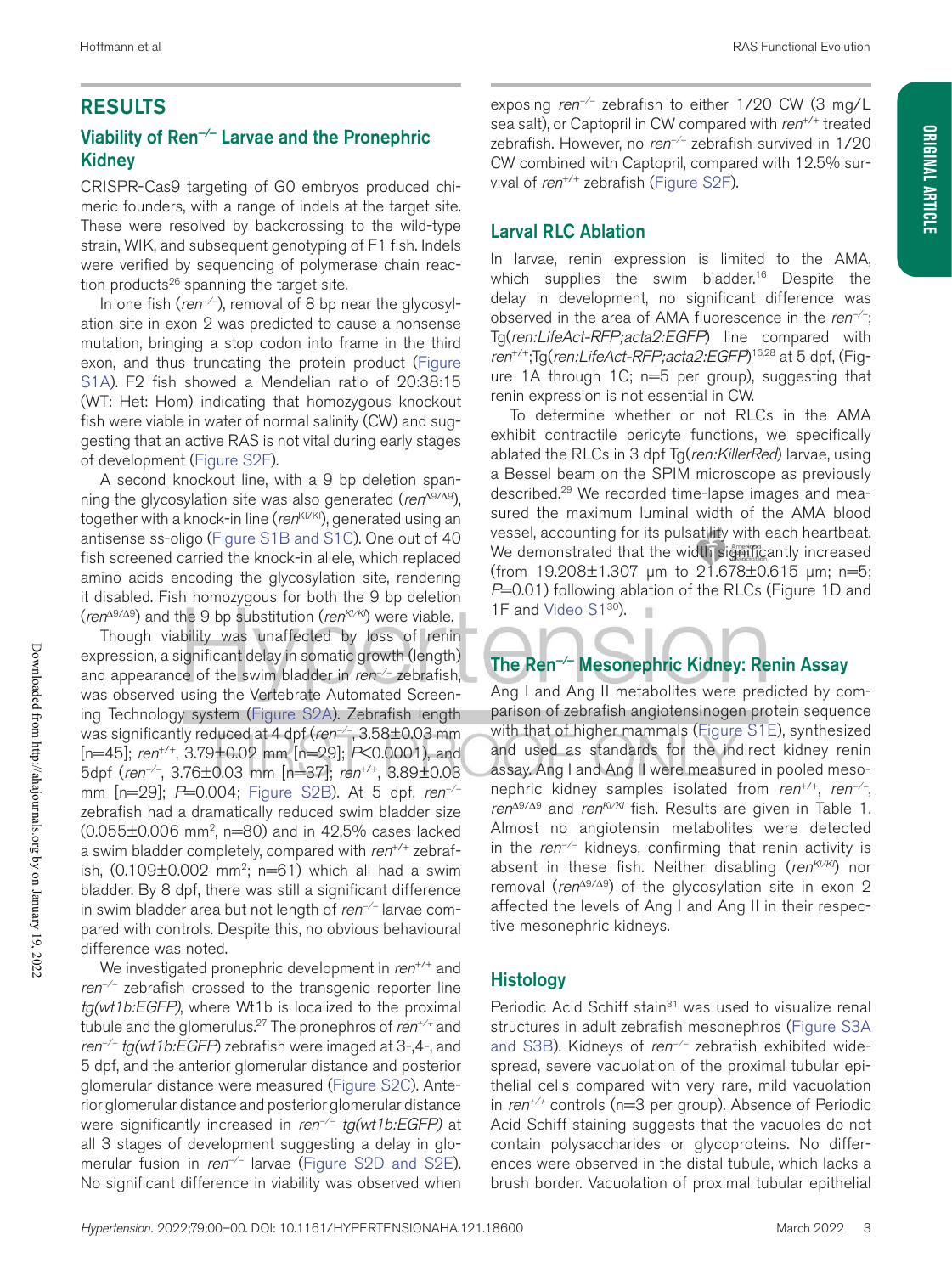**Original Article**

**ORIGINAL ARTICLE** 



#### **Figure 1. Anterior mesenteric artery (AMA) analysis.**

**A**, Quantifcation of the LifeActRFP fuorescent signal at the AMA in Tg(*ren:LifeAct-RFP;acta2:EGFP*) 5 dpf larvae on a *ren*+/+ or *ren−/−* background (n=5 per group); (**B**) SPIM microscopy of pronephric AMA showing LifeActRFP (Ren-expressing cells) and EGFP (Acta2 expressing cells) fuorescence and (**C**) representative gray scale image for mean area analysis. Laser ablation of renin-expressing cells in the AMA of Tg(*ren*:mem-KillerRed) 3 dpf larvae showing *kdrl*:*GFP* signals at (**D**) t=0 min and (**E**) t=60 min of the ablation protocol. The dorsal aorta (DA) can be seen with the AMA budding off it. Images represent single axial planes. Scale bars represent 30 μm; AMA diameter was measured at the same two locations for each fsh (dotted lines); (**F**) an estimation plot and mean of differences are shown; (paired *t* test\*: *P*=0.0147).

cells was also observed in the *Ren1c YFP Ren1c−/−* mouse kidney, compared with the *Ren1c*+/+ control (Figure S3C and S3D).

Spinning disc confocal microscopy $32$  of excised mesonephric kidneys isolated from *ren*+/+ and *ren−/−* tg(ren:LifeAct-RFP, acta2:EGFP) fish revealed that RLCs are located intermittently along the afferent arterioles in ren<sup>+/+</sup> fish giving a banded or striped pattern (Figure 2A). However, RFP labeling in *ren−/−* mesonephric kidneys

**Table 1. Angiotensin Metabolites in Mesonephric Kidneys Isolated From Zebrafish Homozygous for Mutated Renin Alleles**

| Genotype             | Ang $1-8$ , pg/g | Ang $1-10$ , pg/g |
|----------------------|------------------|-------------------|
| $ren^{+/+}$          | 1159.0           | 6790.1            |
| $ren^{-/-}$          | $5$              | < 5               |
| ren <sup>A9/A9</sup> | 966.1            | 5496.0            |
| ren <sup>KI/KI</sup> | 1626.9           | 8844.9            |

showed extensive continuous expression and the virtual absence of striped/banded patterning, whilst EGFP fuorescence, which marked smooth muscle cells, was significantly reduced (Figure 2B). This mirrors the RLC recruitment seen in mice.<sup>33</sup>

## Renin Complementation

To determine whether the *ren−/−* knockout phenotype could be rescued, either by the deletion mutant ren<sup>Δ9/Δ9</sup> or the knock-in mutant, *ren<sup>ki/ki</sup>*, each was crossed with *ren−/−Tg*(*ren:LifeAct-RFP*; *acta2:EGFP*) to generate obligate heterozygotes: *ren* −/<sup>Δ</sup>9; *Tg*(*ren:LifeAct-RFP*+/−; *acta2:EGFP*+/−) and *ren* <sup>−</sup>*/KI*;*(ren:LifeAct-RFP+/*−*; acta2:EGFP+/*−), respectively. Kidney squashes from these were assessed for complementation of the banding pattern in afferent arterioles (Figure 2C and 2D). Both substitution and removal of the glycosylation site rescued the knockout phenotype.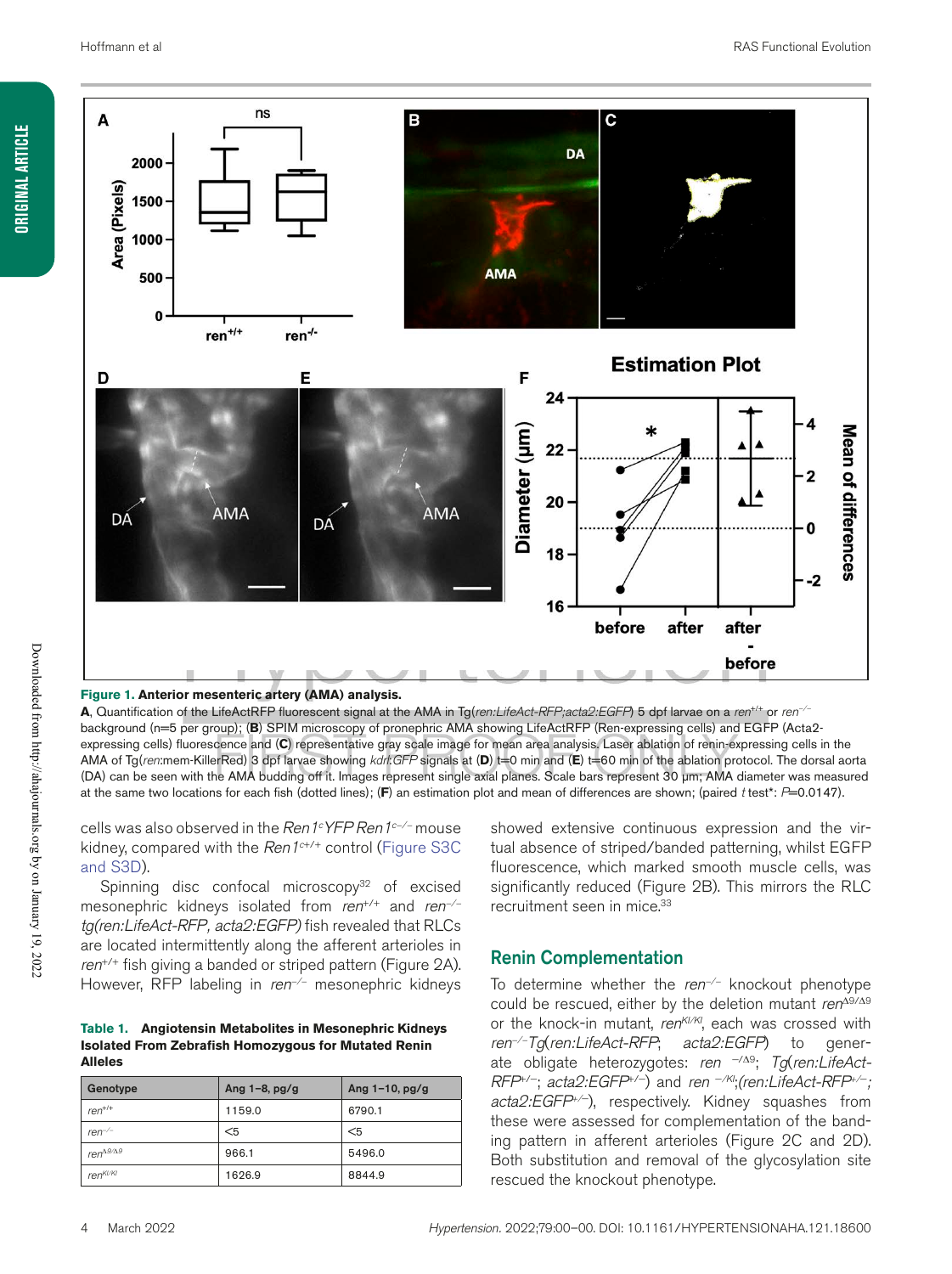

**Figure 2. Spinning disc microscopy showing the expression of fuorescent reporters ren:LifeAct-RFP and acta2:EGFP in**  mesonephric kidney squashes from (A) ren+/+, (B) ren-/- or the obligate heterozygous fish (C) ren<sup>-</sup>/∆9, and (D) ren<sup>-/KI</sup>. Parts show separate red, green, and merged channels. Scale bar=50 µm.

## scRNAseq Analysis

10× scRNAseq libraries were made from *ren*:LifeAct-RFP+- and *acta2*:EGFP+-expressing cells, FAC sorted from *ren<sup>+/+</sup>* and *ren<sup>-/-</sup>* double-transgenic fish. Dimensionality reduction (t-distributed Stochastic Neighbour Embedding)34 was performed (using resolution 0.1 to set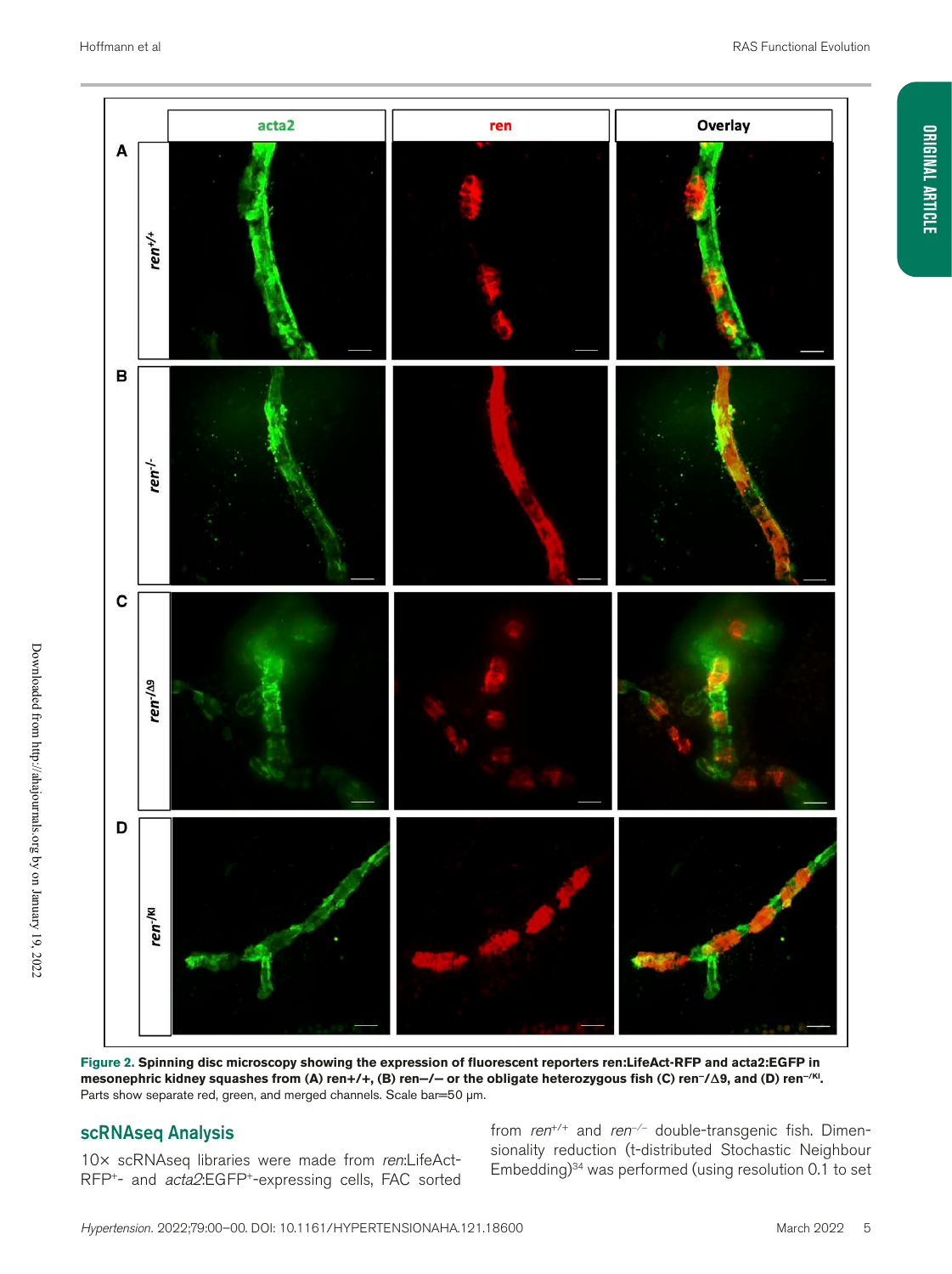the granularity of the clustering) on the merged libraries following principal component analysis (Figure S4), and similar cells were grouped into 5 clusters (Figure S4A). Violin plots and feature plots were used to explore the transcription of key genes of interest (Figure S4B and S4C). Cluster 2 contained the majority of renin- and LifeActRFP- expressing cells while clusters 0, 1, and 2 contained acta2- and EGFP-expressing cells. RLCs from the control library (ZF1) represented 11.9% of the FAC sorted cells, while 36.7% of cells from the RenKO library (ZF2) resided in this cluster. This probably reflects the proportion of juxtaglomerular cells from ZF1 versus the recruited RLCs from ZF2. Lists of genes differentially expressed in each cluster were generated, and several cluster 2-specific transcription factors were identified (Figure S4C) including *cnot4b*, *twist1a*, *nr2f5*, *nkx3.2*, *cited4a,* and *sox6*. Other transcripts enriched in RLCs included signaling proteins such as *angptl3* and *rgs5b*, and also *hmox1a* and *tfpia*. Pseudotime analysis<sup>35</sup> was projected onto the seurat-generated clusters and confirmed the relationship between smooth muscle cells and RLCs (Figure S4D).

Subsequently, cluster 2 was separated into subclusters, to identify genes that distinguish JG cells from recruited cells (Figure S5). Using a resolution of 0.5, 3 clusters were resolved (Figure S5A). The distribution of cells from the 2 libraries indicated that cluster C2 contains cells from the control library (ZF1) and, therefore, represents JG cells, while cells from the *ren−/−* library (ZF2), representing recruited RLCs, could be divided into clusters C0 and C1. Genes differentiating the sub-clusters were interrogated further (Table 2). Transcription of *ren* was 4-fold higher in JG cells (C2) than RLCs, while transcription factors *cnot4b* and *twist1a* were upregulated in cluster 1 and *rbp4* was more highly expressed in C0 of the recruited cells (Figure S5B and S5C). The top genes listed for each cluster were assessed by gene ontology analysis (http://geneontology.org). C0 showed a 16-fold enrichment for transcripts related to actomyosin structural organization (including *tagln, acta2, lmod1b, csrp1a*), C1 showed enrichment for the vegf pathway (*vegfaa, pgfb,* and *gng2*) and lysosomal and lytic vacuoles, but no significant enrichment was seen in C2 (data not shown). Pseudotime mapping suggested that cluster 0 may represent a transition stage between JG and RLCs.

The control and knockout libraries were further analyzed using canonical correlation analysis (Figure S6; resolution 0.2 gave 8 clusters, cluster 1 containing most RLCs). This confrmed multiple genes with altered transcription in response to renin knockout, including transcription factors *cnot4b*, and *nr2f5*, and signaling factors such as *angptl3, rgl1*, *nedd9*, and *npr1b.* Gene ontology analysis suggested an 8.6-fold enrichment in markers of lysosomes or lytic vacuoles in response to renin knockout.

**Table 2. Factors Involved in Transcription Control, Signaling Pathways, Actin Filament Organization and Ion Transport, Which Are Differentially Expressed Between JGs and RLCs (Separated by Subcluster Analysis)**

| Cluster 0 (RLC)   | Cluster 1 (RLC)      | Cluster 2 (JG)                    |  |  |
|-------------------|----------------------|-----------------------------------|--|--|
| rbp4              | twist1a              | cited4a                           |  |  |
| hmgxb4a           | cnot4b               | nkx3.2                            |  |  |
|                   | nr2f5                | id1                               |  |  |
| acta <sub>2</sub> | cremb                |                                   |  |  |
| <b>EGFP</b>       | $f$ osl $2$          | ren                               |  |  |
| myl9a             | vegfaa               | dio 1                             |  |  |
| tagln             | angptl3              | tnmd                              |  |  |
| tpm1              | rgs5b                | tnfaip8l3                         |  |  |
| pfn2              | rgl1                 | tnfsf12                           |  |  |
| tfpia             | pgfb                 | rergla                            |  |  |
| mmp2              | $g$ ng $2$           | rasl12                            |  |  |
| Imod1b            | npr1b                | nrarpa                            |  |  |
| csrp1a            | gpr137ba             | kctd12.2                          |  |  |
| tpm4b             | alkal1               |                                   |  |  |
|                   | sgk1                 |                                   |  |  |
|                   | igfbp5b              |                                   |  |  |
|                   | cd164                | American<br>Heart<br>Association. |  |  |
|                   | socs3b               |                                   |  |  |
|                   | ackr4b               |                                   |  |  |
|                   | adora <sub>2aa</sub> |                                   |  |  |
|                   | cnpy1                |                                   |  |  |
|                   | psap                 |                                   |  |  |
|                   | ptn                  |                                   |  |  |
|                   | nocta                |                                   |  |  |
|                   | agtrap               |                                   |  |  |
|                   | kcne4                |                                   |  |  |
|                   | clcn5b               |                                   |  |  |
|                   | ednraa               |                                   |  |  |

RLC indicates renal lineage cell.

## **Comparison of RLCs From Zebrafish and Mouse**

scRNAseq expression matrices from RLCs of the *ren*+/+ and *ren<sup>-/-</sup>* zebrafish libraries were compared with expression matrices generated using C1 Fluidigm methodology<sup>36–39</sup> on Ren1<sup>c</sup>YFP FAC sorted cells isolated from *Ren1<sup>c+/+</sup>* and *Ren1<sup>c−/−</sup>* mice respectively,<sup>40,41</sup> using CCA analyses.34 Cluster analysis of the 2 wild-type libraries gave 2 clusters at a resolution of 0.5 (Figure 3A). Since cluster 0 included the majority of mouse and zebrafish cells, these were designated as JG like. By analogy, at a resolution of 0.6 following CCA analysis of the mouse and zebrafish renin knockout libraries, cluster 0 was designated as recruited RLCs (Figure 3B). Dot plots show a number of transcripts, irrespective of genotype, which were mouse RLC- specific, including a number of integrins. The mouse *Ren1c*+/+ and *Ren1c−/−* libraries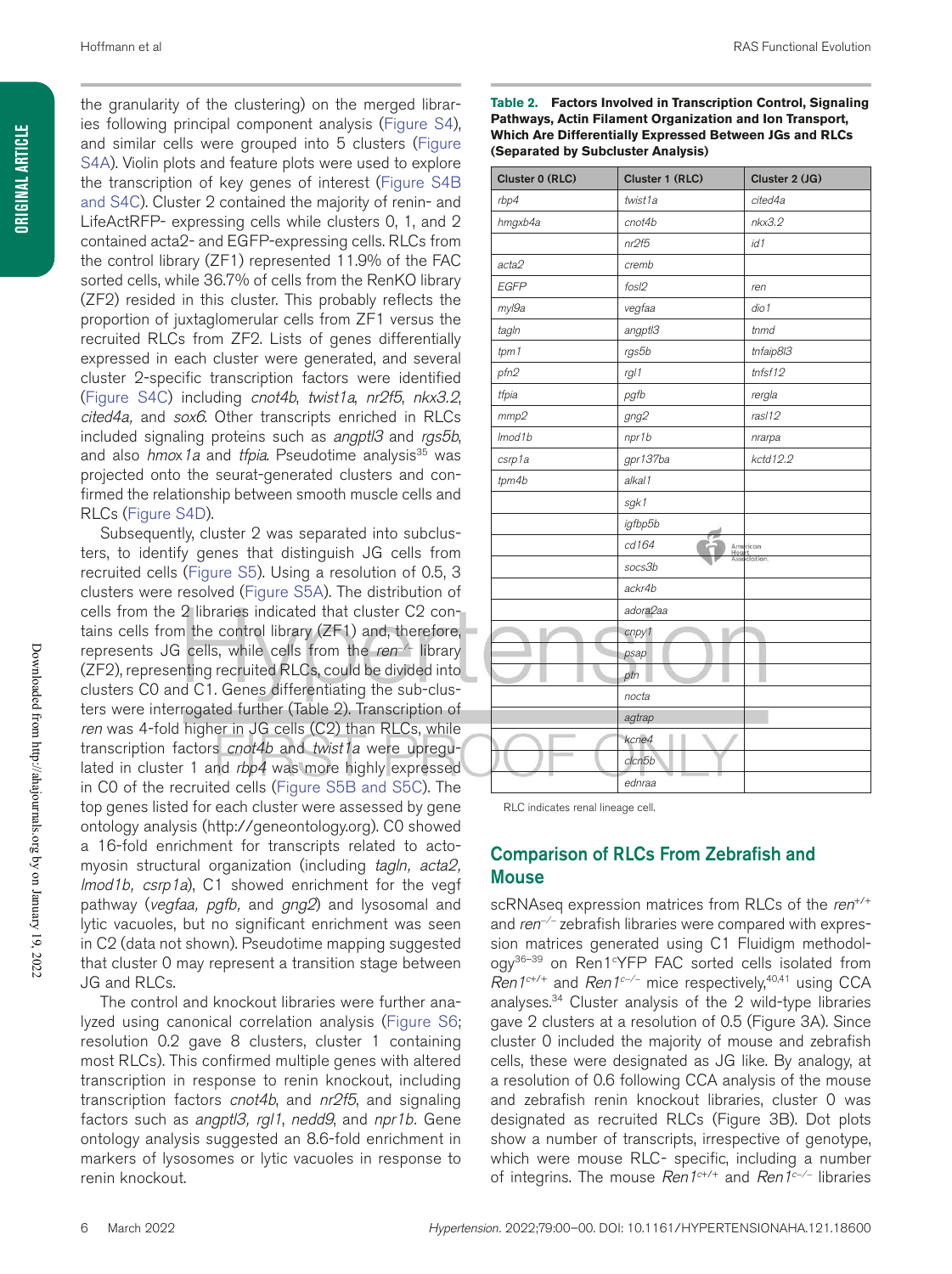

**Figure 3. Merged expression matrices from (A) wild-type mouse and zebrafsh JG cells and (B) renin knockout mouse and zebrafsh renin lineage cells following CCA analysis (resolution 0.5 and 0.6, respectively).**

Associated tables give contributing cell numbers from respective matrices; (**C** and **D**) genes differentially expressed between respective mouse and zebrafish libraries, irrespective of genotype, are shown in dot plots.

both showed significant enrichment of gene transcripts related to thyroid receptor binding (5.7-fold), regulation of focal adhesion assembly (5.7-fold), and integrin binding (4.0-fold), as assessed by gene ontology analysis, compared with the respective zebrafish libraries. There was a 4.3-fold enrichment of gene transcripts associated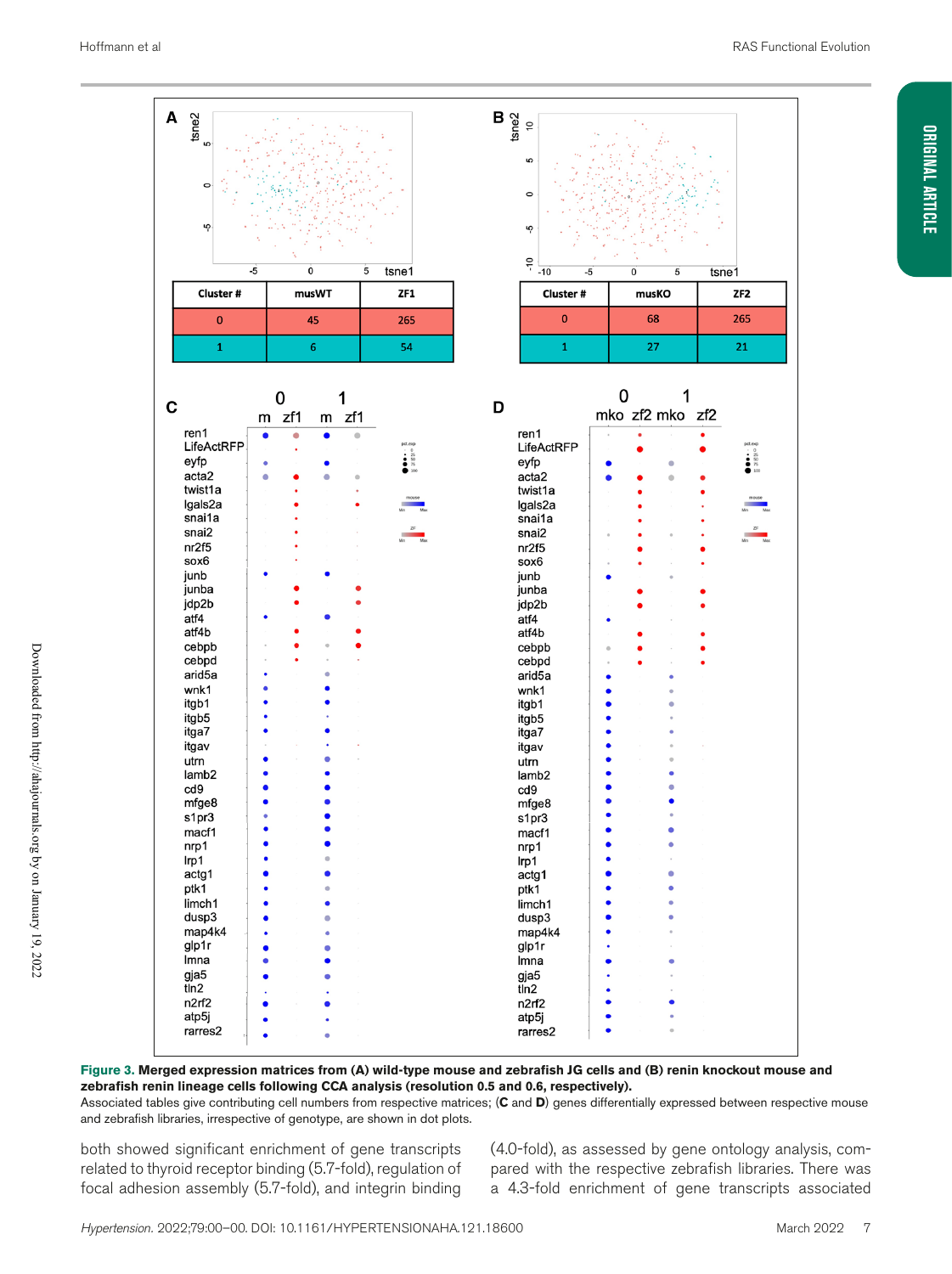## **DISCUSSION**

Using the CRISPR/Cas9 system we targeted zebrafish *ren* exon 2 and generated multiple allelic variants. The survival of *ren<sup>-/−</sup>* fish might reflect their aquatic environment, since homozygous *Ren1*c*−/−* mice require daily administration of saline solution to prevent neonatal death.<sup>9</sup> This suggests that transition to land created additional homeostatic challenges, possibly leading to the development of the macula densa in the metanephric kidney and baroreceptors.

Although ren*−/−* larvae were completely viable, the delay in growth, late appearance of the swim bladder, and delayed glomerular fusion most likely resulted from an adverse effect on salt handling. Low salt in combination with Captopril resulted in complete loss of viability of *ren−/−* larvae (compared with reduced survival of wildtype larvae in low salt and 0.1 mmol/L Captopril<sup>16</sup>). Renin is increased in ion-poor fresh water, $13$  implicating renin functionality in salt absorption, but zebrafish larvae rely predominantly on the 5 types of ionocytes in their gills and skin, which provide alternative routes for establishing salt homeostasis, until the kidneys are fully developed.42 The Na+Cl− co-transporter-rich NCC ionocytes are thought to be responsive to Ang II,<sup>43</sup> though this does not explain the loss of viability of *ren−/−* larvae (which presumably lack Ang II), in low salinity plus Captopril.

In larvae, renin expression is limited to the AMA region, which supplies the swim bladder. We saw no increase in renin reporter expression in the AMA of *ren−/−* larvae grown in CW. However, optogenetic ablation of the RLCs, caused an increase in arterial diameter, suggesting loss

of tone. The observed increase in lumen diameter would correspond to ≈22% increase in lumen cross-sectional area. To our knowledge, this is the first direct demonstration of contractile functionality in RLCs, in vivo, though it does not suggest that renin or Ang II are involved per se, rather that the cells have dual functionality. This should be explored in the mesonephric and metanephric kidney.

To interrogate renin functionality in our adult mutants, our collaborators (Attoquant Diagnostic GmbH, Vienna, Austria) developed an indirect renin assay and demonstrated a complete absence of Ang I and Ang II in the mesonephric kidneys of adult ren<sup>-/-</sup> zebrafish. Normal levels of the metabolites were found in mesonephric kidneys from *ren*<sup>Δ9/Δ9</sup> and *ren<sup>KI/KI</sup>* confirming that neither removal nor alteration of this glycosylation site dramatically affects protein folding or activity of renin. The glycosylation sites are located towards the surface of the renin protein, which may explain the apparent flexibility in protein conformation.

Loss of a functional *ren* gene resulted in alterations to mesonephric kidney morphology-specifically cytoplasmic vacuolation of proximal tubular epithelium, but not renal degeneration.<sup>44</sup> Vacuolation of proximal tubule cells often indicates an osmotic imbalance due to increased solute transport across the cells.<sup>45</sup> However, an almost complete absence of detectable Ang II may have adverse effects on the proximal tubule where it normally stimulates sodium and water reabsorption.<sup>46</sup> Since vacuolation of proximal cells was also observed in the *Ren1c−/−* mouse, this suggests a conserved response to the lack of renin, refecting a common action of Ang II on proximal tubule ion/water transport across species and deserving further investigation. This contrasts with the absence of such a mechanism in the aglomerular teleost.<sup>47</sup>

During early mammalian kidney development, renin cells are expressed throughout the renal vasculature—only after birth are renin-expressing cells spatially restricted

| GO term                                  | Mus $Ren1^{+/+}$ | $ZF ren^{+/+}$ | Mus $Ren1^{-/-}$ | ZF ren $-/-$ | <b>Associated genes</b>                                                                                      |
|------------------------------------------|------------------|----------------|------------------|--------------|--------------------------------------------------------------------------------------------------------------|
| Thyroid receptor binding                 | 6.38             | $\cdots$       | 5.07             | $\cdots$     | Trip12, Arid5a,* Thrap3, Tacc1,* Brd8                                                                        |
| Integrin binding                         | 3.78             | $\cdots$       | 4.29             | $\cdots$     | Utrn,* Cd81, Cd9,* Emp2, Dmd, Lamb2,* Mfge8,* Nisch,* Gsk3b, S1pr3*                                          |
| Integrin complex                         | 3.74             | $\cdots$       | 4.6              | $\cdots$     | ltgb1,* ltgb5,* ltgav,* 1tga7*                                                                               |
| Regulation of focal adhesion<br>assembly | 5.59             | $\cdots$       | 5.8              | $\cdots$     | Rac1, Nrp1,* Vegfa, Iqgap1, Limch1,* Clasp2, Pten, Lrp1,* Actg1,*<br>Ptk2,* Dusp3,* Macf1,* S100a10, Map4k4* |
| Positive regulation of blood<br>pressure | 4.3              | $\cdots$       | 4.33             | $\cdots$     | Glp1r,* Wnk1,* Agtr1a, id2, Nr2f2,* Atp5j,* Rarres2*                                                         |
| Actin cap                                | 22.3             | $\cdots$       | 15.23            | $\cdots$     | Cald1,* Gsn, Actr2*                                                                                          |
| Actin filament depolymer-<br>ization     | 9.93             | $\cdots$       | 8.45             | $\cdots$     | Wdr1,* Gsn, Mical3,* Dstn*                                                                                   |
| Actin filament polymerization            | $\cdots$         | 5.5            | $\cdots$         | 5.8          | capza1b, pfn2, pfn1, pfn2l,* tmsb4x,* lmod1b                                                                 |
| relaxation of smooth muscle              | 16.55            | $\cdots$       | 9.02             | $\cdots$     | Rgs2, Prkg1,* Slc8a1,* Gucy1a1, Mrvi1                                                                        |
| Sprouting angiogenesis                   | $\cdots$         | 4.16           | $\cdots$         | 4.82         | pgfb, pkma, cxcl12b, vegfaa, rtn4a, atf4b, crema,b, lgals2a,* twist1a*                                       |

**Table 3. Gene Ontology Analyses Giving Fold Enrichment of Differentially Expressed Gene Transcripts Between Wild-Type or Renin Knockout Mouse and Zebrafish Libraries** 

\*Only transcribed in mouse or zebrafish, respectively.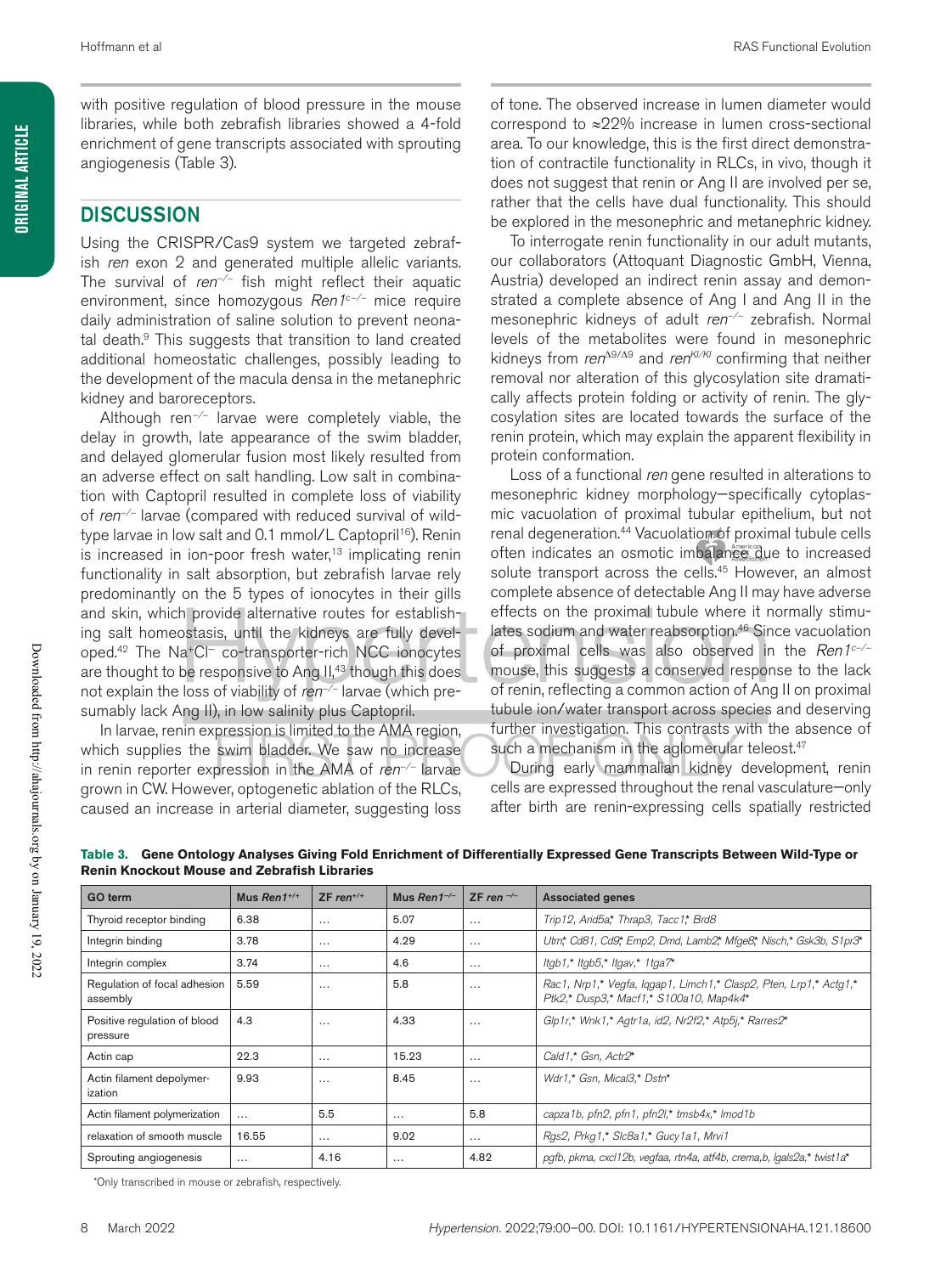to the JGA.<sup>48</sup> However, RLCs retain the ability to switch to an endocrine renin phenotype in response to physiological challenge.18,33,49,50 We questioned whether the lack of functional renin might simulate such a challenge and crossed the double-transgenic reporter line Tg(*ren:RFP-LifeAct, acta2:EGFP*) with *ren<sup>+/+</sup>* and *ren<sup>-/−</sup>* fish to assess the extent of RLCs in the mesonephric kidney. There was a dramatic recruitment of RLCs along the renal vasculature with concomitant decrease of EGFP expression in the mesonephric kidney of the *ren<sup>-/-</sup>* zebrafish, as seen in the mouse.<sup>48</sup> RLCs may be recruited along the arterioles in an attempt to control ion concentration and/or blood volume. Obligate heterozygous fish carrying deletion or substitution of the exon 2 glycosylation site, in combination with the knockout allele complemented for loss of renin, as shown by the restoration of the banding pattern of afferent arterioles. This, together with the biochemical data, confrms that renin glycosylation in exon 2, though highly conserved, is not essential for renin activity.

FAC sorting of vascular and renin fuorescent reporterexpressing cells on *ren<sup>+/+</sup>* or *ren<sup>-/−</sup>* backgrounds proved to be a very effective method for isolating JG cells from the former and RLCs from the latter, where over 3-fold more cells expressed the RFP reporter. Cluster analysis of the merged zebrafish libraries clearly distinguished RLCs from smooth muscle cells, identifying numerous upregulated renin cell-specifc transcription factors, including *cnot4b*, *twist1a*, *nr2f5*, *nkx3.2*, and *sox6*, or downregulated transcription factors (*cited4a*), regulators of signaling pathways including *angptl3* and *rgs5b*, and also *hmox1a*, *tnmd*, and *tfpia*. Several of these have been recognized previously as RLC-specific in the mouse.<sup>18</sup>

Sub-cluster analysis allowed us to identify differentially expressed genes distinguishing JG cells from RLCs. Increased expression of *cited4a, id1, dio1, nrarpa nkx3.2*, and *tnfaip8l3* was seen in JG cells relative to RLCs, while RLCs exhibited increased *twist1a, cnot4b, cremb* and *fosl12* transcription-related factors and a large group of signaling factors including *igfbp5b, cnpy1, alkal1, rgl1, angptl3, gpr137ba, vegfaa, pgfb,* and *gng2.* Pseudotime mapping indicated that cluster 0 may represent a transition stage between JG and RLCs. This suggests a possible de-differentiation and re-differentiation of RLCderived smooth muscle cells as they become recruited. The overall response to renin knockout was confirmed by canonical correlation analysis of the merged libraries.

Comparison with mouse expression matrices allowed us to look for conserved and divergent expression profles from respective *Ren*+/+ and *Ren−/−* cells of the zebrafish and mouse. Irrespective of genotype, JG and RLCs from the zebrafish mesonephric kidney libraries expressed *snai1a*, *snai2*, *twist1a,* and *sox6*, all of which enable DNA-binding of transcription factors, but none of these were transcribed to a signifcant extent in the mouse libraries. Equally irrespective of genotype, JG and RLCs from the mouse metanephric kidney libraries

expressed transcripts associated with integrins and regulation of focal adhesion. This is highly suggestive that such functions have evolved in RLCs of higher mammals, along with their exposure to increasing blood pressure.<sup>51</sup> Transcripts from the recently identifed nuclear mechanotransducer, lamin A (*Lmna*), associated with the mouse JG cell baroreceptor, $52$  were also noticeably absent from zebrafish-derived RLCs, suggesting an additional control in land-based mammals.

In conclusion, despite the control of ion balance afforded to the zebrafish through ionocytes of the gills and skin, these studies reveal conservation of functions such as RLC recruitment and RAS involvement in proximal tubule function between the zebrafish and the mouse, while other functions, related to increased blood pressure, have evolved. The zebrafish is proving a valuable and tractable, vertebrate model for exploring mechanisms in the RAS and renin cell biology.

## PERSPECTIVE

Ablation of renin lineage cells in the AMA of zebrafish larvae reveals dual functionality of the cells—both renin expression and contractility. This should be explored in the mesonephric and metanephric kidney. Targeted knockout of renin function is not lethal in zebrafish larvae, because sodium homeostasis is achieved by ionocytes in the gills. Following renin knockout, adult zebrafish show vacuolation of the proximal tubule and renin lineage cell recruitment in the mesonephric vasculature, both of which are seen in the metanephric kidney of the mouse, suggesting an ongoing requirement for renin in both species. Transcriptome analysis of renin lineage cells from zebrafish and mice reveal significant differences however—with mouse RLCs expressing transcripts associated with integrins and focal adhesion regulation. This suggests that such functions have evolved with transition to land, which created additional homeostatic challenges including increased blood pressure.

#### ARTICLE INFORMATION

Received October 19, 2021; accepted December 23, 2021.

#### **Affiliations**

Centre for Cardiovascular Science (S.H., L.M., S.R., C.B., C.B.B., A.A., Z.L., J.M.) and Centre for Infammation Research (M.S.B., N.H.), The Queen's Medical Research Institute, The University of Edinburgh, United Kingdom. Now with DSM Nutritional Products Ltd, Switzerland (S.R.). Now with Strathclyde Institute of Pharmacy and Biomedical Sciences, University of Strathclyde, Glasgow, United Kingdom (C.B.B.). MRC Human Genetics Unit, Institute of Genetics and Molecular Medicine, University of Edinburgh, United Kingdom (N.H.). Veterinary Pathology, Royal (Dick)School of Veterinary Studies and The Roslin Institute, The University of Edinburgh, Easter Bush Campus, United Kingdom (J.d.P.). Department of Pediatrics, School of Medicine, University of Virginia, Charlottesville (A.D.G.M., M.L.S.S.-L., R.A.G.).

#### Acknowledgments

We wish to thank Dr John Wilson-Kanamori for assistance with bioinformatics analysis, and Dr Alessandro Brombin for assistance with construction of the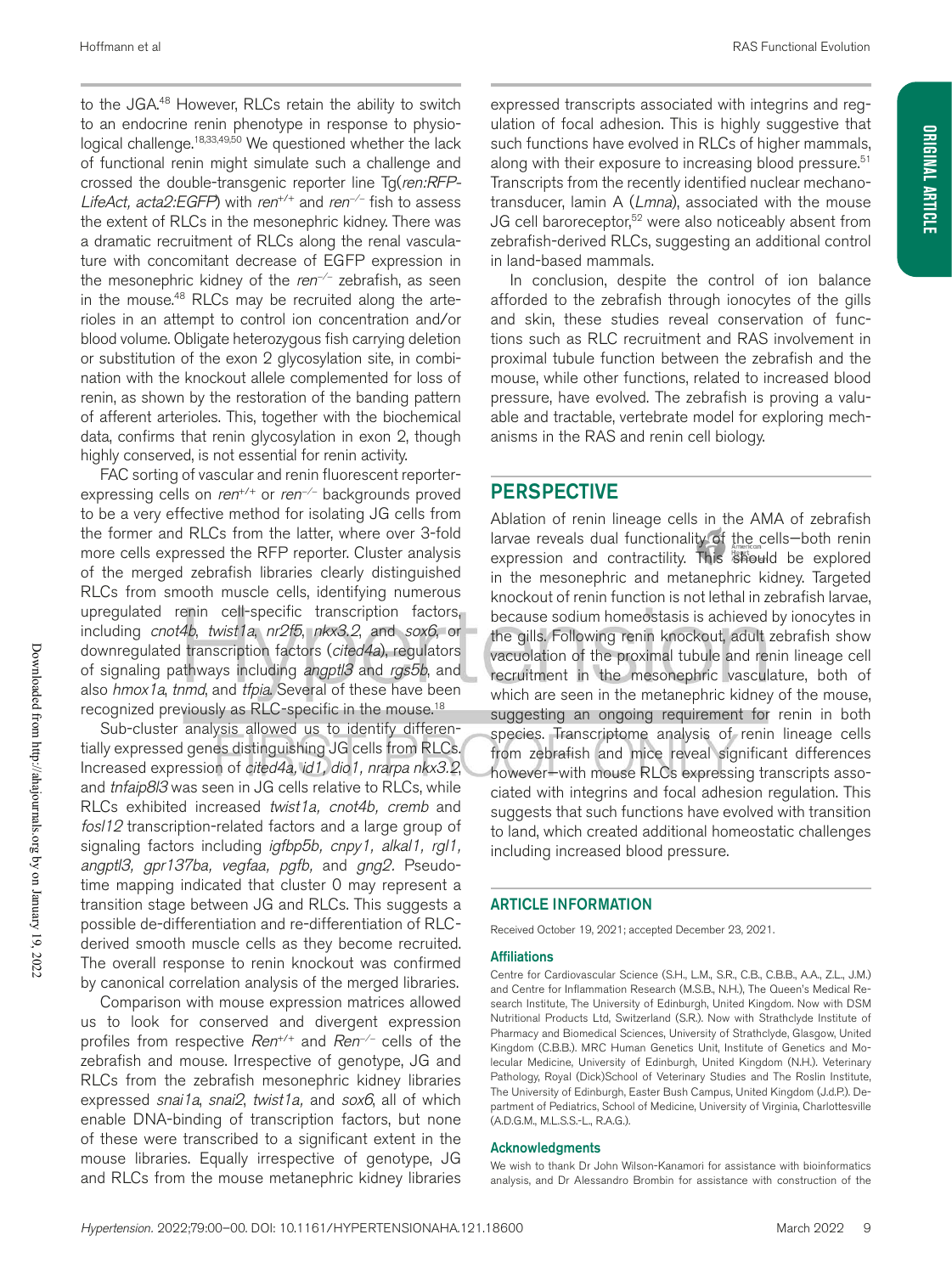zebrafish reference genome. We thank the QMRI aquarium staff for technical help; Jason Early and the UK Zebrafish Screening Facility; Xiuyin Liang for technical help; Attoquant Diagnostic GmbH, Vienna, Austria for angiotensin metabolite assays.

#### Sources of Funding

C. Brown, C.B. Buckley, S. Rider, and A. Assmus were supported by the British Heart Foundation Centre of Research Excellence Award (RE/08/001/23904); S. Hoffmann by MRC/EPSRC DTA OPTIMA EP/L016559/1; L. Mullins by the BHF CoRE and Kidney Research UK (RP\_026\_20180305); N.C. Henderson is supported by a Wellcome Trust Senior Research Fellowship in Clinical Science (ref. 219542/Z/19/Z). R.A. Gomez and M.L.S. Sequeira-Lopez are supported by National Institutes of Health Grants (DK 096373, DK 116718, DK 116196, and HL 148044).

#### **Disclosures**

None.

#### **REFERENCES**

- 1. Minuth M, Hackenthal E, Poulsen K, Rix E, Taugner R. Renin immunocytochemistry of the differentiating juxtaglomerular apparatus. *Anat Embryol (Berl)*. 1981;162:173–181. doi: 10.1007/BF00306489
- 2. Celio MR, Groscurth P, Inagami T. Ontogeny of renin immunoreactive cells in the human kidney. *Anat Embryol (Berl)*. 1985;173:149–155. doi: 10.1007/BF00316297
- 3. Richoux JP, Amsaguine S, Grignon G, Bouhnik J, Menard J, Corvol P. Earliest renin containing cell differentiation during ontogenesis in the rat. An immunocytochemical study. *Histochemistry*. 1987;88:41–46. doi: 10.1007/BF00490165
- 4. Gomez RA, Norwood VF. Developmental consequences of the reninangiotensin system. *Am J Kidney Dis*. 1995;26:409–431. doi: 10.1016/ 0272-6386(95)90487-5
- 5. Reddi V, Zaglul A, Pentz ES, Gomez RA. Renin-expressing cells are associated with branching of the developing kidney vasculature. *J Am Soc Nephrol*. 1998;9:63–71. doi: 10.1681/ASN.V9163
- 6. Guron G, Friberg P. An intact renin-angiotensin system is a prerequisite for normal renal development. *J Hypertens*. 2000;18:123–137. doi: 10.1097/00004872-200018020-00001
- 7. Tufro-McReddie A, Romano LM, Harris JM, Ferder L, Gomez RA. Angiotensin II regulates nephrogenesis and renal vascular development. *Am J Physiol*. 1995;269(1 pt 2):F110–F115. doi: 10.1152/ajprenal.1995.269.1.F110
- 8. Pentz ES, Moyano MA, Thornhill BA, Sequeira Lopez ML, Gomez RA. Ablation of renin-expressing juxtaglomerular cells results in a distinct kidney phenotype. *Am J Physiol Regul Integr Comp Physiol*. 2004;286:R474–R483. doi: 10.1152/ajpregu.00426.2003
- 9. Takahashi N, Lopez ML, Cowhig JE Jr, Taylor MA, Hatada T, Riggs E, Lee G, Gomez RA, Kim HS, Smithies O. Ren1c homozygous null mice are hypotensive and polyuric, but heterozygotes are indistinguishable from wild-type. *J Am Soc Nephrol*. 2005;16:125–132. doi: 10.1681/ASN.2004060490
- 10. Yanai K, Saito T, Kakinuma Y, Kon Y, Hirota K, Taniguchi-Yanai K, Nishijo N, Shigematsu Y, Horiguchi H, Kasuya Y, et al. Renin-dependent cardiovascular functions and renin-independent blood-brain barrier functions revealed by renin-defcient mice. *J Biol Chem*. 2000;275:5–8. doi: 10.1074/jbc.275.1.5
- 11. Fournier D, Luft FC, Bader M, Ganten D, Andrade-Navarro MA. Emergence and evolution of the renin-angiotensin-aldosterone system. *J Mol Med (Berl)*. 2012;90:495–508. doi: 10.1007/s00109-012-0894-z
- 12. Armesto P, Cousin X, Salas-Leiton E, Asensio E, Manchado M, Infante C. Molecular characterization and transcriptional regulation of the renin-angiotensin system genes in Senegalese sole (Solea senegalensis Kaup, 1858): differential gene regulation by salinity. *Comp Biochem Physiol A Mol Integr Physiol*. 2015;184:6–19. doi: 10.1016/j.cbpa.2015.01.021
- 13. Hoshijima K, Hirose S. Expression of endocrine genes in zebrafish larvae in response to environmental salinity. *J Endocrinol*. 2007;193:481–491. doi: 10.1677/JOE-07-0003
- 14. Kumai Y, Perry SF. Mechanisms and regulation of Na(+) uptake by freshwater fsh. *Respir Physiol Neurobiol*. 2012;184:249–256. doi: 10.1016/j. resp.2012.06.009
- 15. Kumai Y, Bernier NJ, Perry SF. Angiotensin-II promotes Na+ uptake in larval zebrafish, Danio rerio, in acidic and ion-poor water. *J Endocrinol*. 2014;220:195–205. doi: 10.1530/JOE-13-0374
- 16. Rider SA, Mullins LJ, Verdon RF, MacRae CA, Mullins JJ. Renin expression in developing zebrafish is associated with angiogenesis and requires

the Notch pathway and endothelium. *Am J Physiol Renal Physiol*. 2015; 309:F531–F539. doi: 10.1152/ajprenal.00247.2015

- 17. Rider SA, Christian HC, Mullins LJ, Howarth AR, MacRae CA, Mullins JJ. Zebrafish mesonephric renin cells are functionally conserved and comprise two distinct morphological populations. *Am J Physiol Renal Physiol*. 2017;312:F778–F790. doi: 10.1152/ajprenal.00608.2016
- 18. Brunskill EW, Sequeira-Lopez ML, Pentz ES, Lin E, Yu J, Aronow BJ, Potter SS, Gomez RA. Genes that confer the identity of the renin cell. *J Am Soc Nephrol*. 2011;22:2213–2225. doi: 10.1681/ASN.2011040401
- 19. Lin EE, Sequeira-Lopez ML, Gomez RA. RBP-J in FOXD1+ renal stromal progenitors is crucial for the proper development and assembly of the kidney vasculature and glomerular mesangial cells. *Am J Physiol Renal Physiol*. 2014;306:F249–F258. doi: 10.1152/ajprenal.00313.2013
- 20. Liang P, Jones CA, Bisgrove BW, Song L, Glenn ST, Yost HJ, Gross KW. Genomic characterization and expression analysis of the first nonmammalian renin genes from zebrafish and pufferfish. Physiol Genomics. 2004;16:314-322. doi: 10.1152/physiolgenomics.00012.2003
- 21. Parichy DM, Elizondo MR, Mills MG, Gordon TN, Engeszer RE. Normal table of postembryonic zebrafish development: staging by externally visible anatomy of the living fish. *Dev Dyn.* 2009;238:2975-3015. doi: 10.1002/dvdy.22113
- 22. Diep CQ, Peng Z, Ukah TK, Kelly PM, Daigle RV, Davidson AJ. Development of the zebrafish mesonephros. *Genesis*. 2015;53:257-269. doi: 10.1002/dvg.22846
- 23. Zhou W, Boucher RC, Bollig F, Englert C, Hildebrandt F. Characterization of mesonephric development and regeneration using transgenic zebrafish. *Am J Physiol Renal Physiol*. 2010;299:F1040–F1047. doi: 10.1152/ ajprenal.00394.2010
- 24. Diep CQ, Ma D, Deo RC, Holm TM, Naylor RW, Arora N, Wingert RA, Bollig F, Djordjevic G, Lichman B, et al. Identification of adult nephron progenitors capable of kidney regeneration in zebrafish. Nature. 2011;470:95-100. doi: 10.1038/nature09669
- 25. Westerfeld M. *A guide for the laboratory use of zebrafish danio (brachydanio) rerio*. University of Oregon Press; 2007.
- 26. Brinkman EK, Chen T, Amendola M, van Steensel B. Easy quantitative assessment of genome editing by sequence trace decomposition. *Nucleic Acids Res*. 2014;42:e168. doi: 10.1093/nar/gku936
- 27. Perner B, Englert C, Bollig F. The Wilms tumor genes wt1a and wt1b control different steps during formation of the zebrafsh pronephros. *Dev Biol*. 2007;309:87–96. doi: 10.1016/j.ydbio.2007.06.022
- Whitesell TR, Kennedy RM, Carter AD, Rollins EL, Georgijevic S, Santoro MM, Childs SJ. An  $\alpha$ -smooth muscle actin (acta2/ $\alpha$ sma) zebrafish transgenic line marking vascular mural cells and visceral smooth muscle cells. *PLoS One*. 2014;9:e90590. doi: 10.1371/journal.pone.0090590
- Buckley C, Carvalho MT, Young LK, Rider SA, McFadden C, Berlage C, Verdon RF, Taylor JM, Girkin JM, Mullins JJ. Precise spatio-temporal control of rapid optogenetic cell ablation with mem-KillerRed in Zebrafish. Sci Rep. 2017;7:5096. doi: 10.1038/s41598-017-05028-2
- 30. Lawton PF, Lee MD, Saunter CD, Girkin JM, McCarron JG, Wilson C. Vaso-Tracker, a low-cost and open source pressure myograph system for vascular physiology. *Front Physiol*. 2019;10:99. doi: 10.3389/fphys.2019.00099
- 31. McCampbell KK, Springer KN, Wingert RA. Atlas of cellular dynamics during zebrafish adult kidney regeneration. Stem Cells Int. 2015;2015:547636. doi: 10.1155/2015/547636
- 32. Schindelin J, Arganda-Carreras I, Frise E, Kaynig V, Longair M, Pietzsch T, Preibisch S, Rueden C, Saalfeld S, Schmid B, et al. Fiji: an open-source platform for biological-image analysis. *Nat Methods*. 2012;9:676–682. doi: 10.1038/nmeth.2019
- 33. Gomez RA, Belyea B, Medrano S, Pentz ES, Sequeira-Lopez ML. Fate and plasticity of renin precursors in development and disease. *Pediatr Nephrol*. 2014;29:721–726. doi: 10.1007/s00467-013-2688-0
- 34. Butler A, Hoffman P, Smibert P, Papalexi E, Satija R. Integrating single-cell transcriptomic data across different conditions, technologies, and species. *Nat Biotechnol*. 2018;36:411–420. doi: 10.1038/nbt.4096
- 35. Trapnell C, Cacchiarelli D, Grimsby J, Pokharel P, Li S, Morse M, Lennon NJ, Livak KJ, Mikkelsen TS, Rinn JL. The dynamics and regulators of cell fate decisions are revealed by pseudotemporal ordering of single cells. *Nat Biotechnol*. 2014;32:381–386. doi: 10.1038/nbt.2859
- 36. Bolger AM, Lohse M, Usadel B. Trimmomatic: a fexible trimmer for Illumina sequence data. *Bioinformatics*. 2014;30:2114–2120. doi: 10.1093/ bioinformatics/btu170
- 37. Patro R, Duggal G, Love MI, Irizarry RA, Kingsford C. Salmon provides fast and bias-aware quantifcation of transcript expression. *Nat Methods*. 2017;14:417–419. doi: 10.1038/nmeth.4197